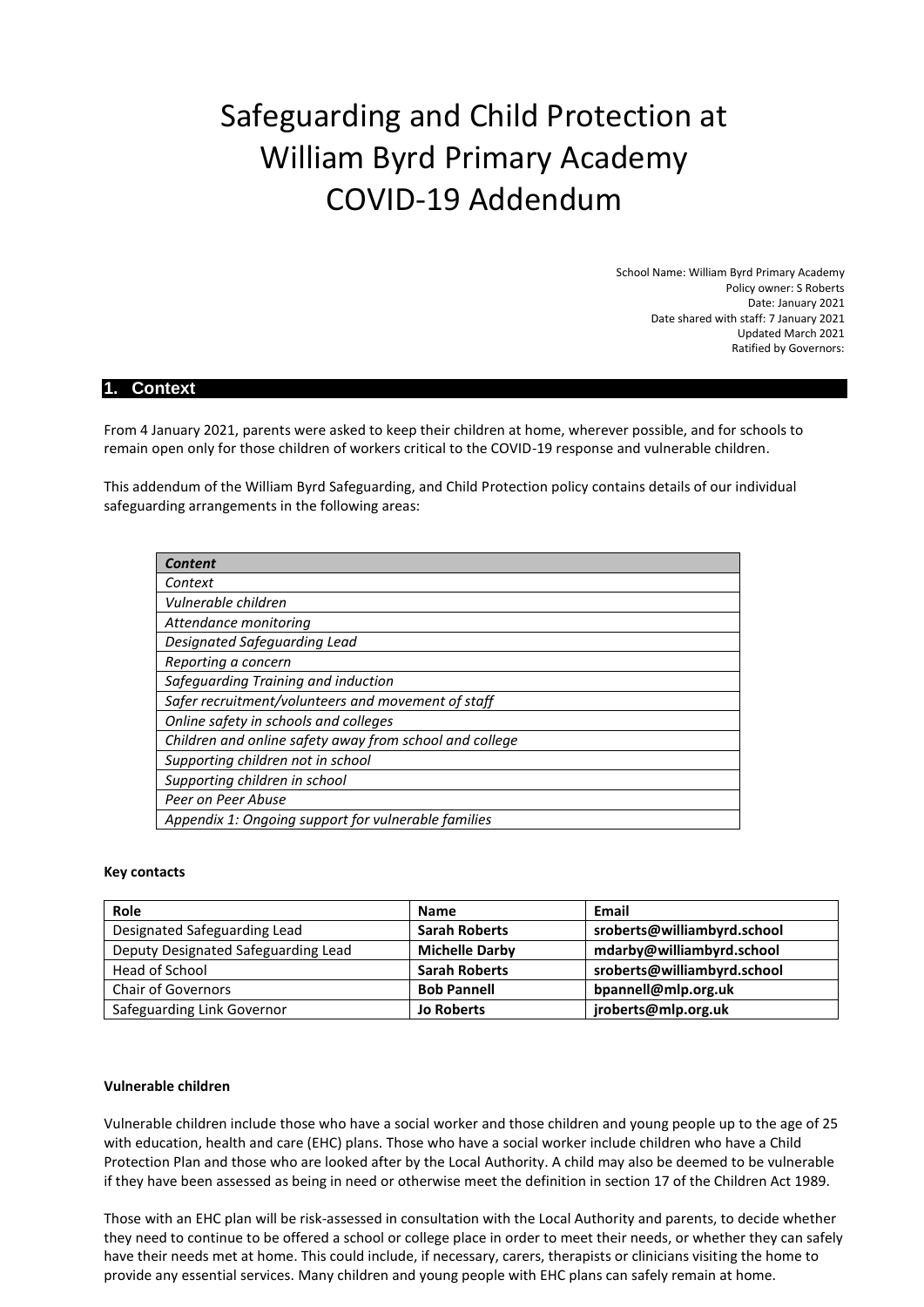Eligibility for free school meals in and of itself should not be the determining factor in assessing vulnerability.

Senior leaders, especially the Designated Safeguarding Lead (and Deputy) know who our most vulnerable children are. They have the flexibility to offer a place to those on the edge of receiving children's social care support.

William Byrd will continue to work with and support children's social workers to help protect vulnerable children. This includes working with and supporting children's social workers for looked-after and previously looked-after children.

There is an expectation that vulnerable children who have a social worker will attend an education setting, so long as they do not have underlying health conditions that put them at risk. In circumstances where a parent does not want to bring their child to an education setting, and their child is considered vulnerable, the social worker and William Byrd will explore the reasons for this directly with the parent.

Where parents are concerned about the risk of the child contracting COVID19, William Byrd or the social worker will talk through these anxieties with the parent/carer following the advice set out by Public Health England. William Byrd will encourage our vulnerable children and young people to attend a school, including remotely if needed.

## **Attendance monitoring**

Local authorities and education settings do not need to complete their usual day-today attendance processes to follow up on non-attendance.

William Byrd and social workers will agree with parents/carers whether children in need should be attending school -William Byrd will then follow up on any pupil that they were expecting to attend, who does not. William Byrd will also follow up with any parent or carer who has arranged care for their child(ren) and the child(ren) subsequently do not attend.

### **What will this look like at William Byrd?**

To support the above, William Byrd will, when communicating with parents/carers and carers, confirm emergency contact numbers are correct and ask for any additional emergency contact numbers where they are available.

In all circumstances where a vulnerable child does not take up their place at school, or discontinues, William Byrd will notify their social worker.

#### **Designated Safeguarding Lead**

William Byrd has a Designated Safeguarding Lead (DSL) and a Deputy DSL.

#### The Designated Safeguarding Lead is: **Sarah Roberts**

## The Deputy Designated Safeguarding Lead is: **Michelle Darby**

The optimal scenario is to have a trained DSL (or deputy) available on site. Where this is not the case a trained DSL (or deputy) will be available to be contacted via phone or online video - for example when working from home.

Where a trained DSL (or deputy) is not on site, in addition to the above, a senior leader will assume responsibility for co-ordinating safeguarding on site.

This might include liaising with the offsite DSL (or deputy) and as required liaising with children's social workers where they require access to children in need and/or to carry out statutory assessments at school.

It is important that all William Byrd staff and volunteers have access to a trained DSL (or deputy). On each day staff on site will be made aware of that person is and how to speak to them.

The DSL will continue to engage with social workers, and attend all multi-agency meetings, which can be done remotely.

#### **Reporting a concern**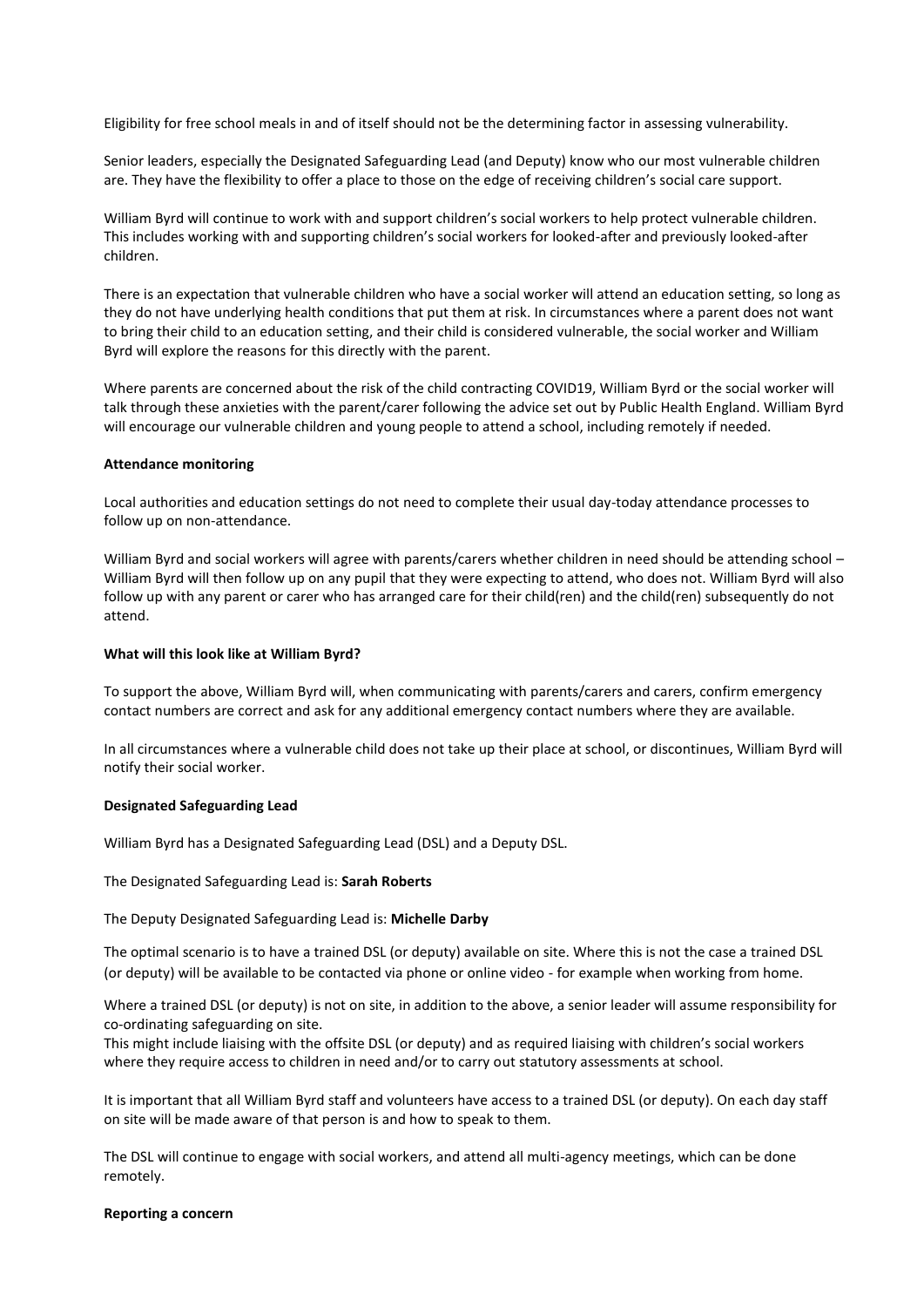Where staff have a concern about a child, they should continue to follow the process outlined in the school Safeguarding Policy, this includes making a report, which can be done remotely from home via email. Staff should email the Designated Safeguarding Lead or Head of School.

Staff are reminded of the need to report any concern immediately and without delay.

Where staff are concerned about an adult working with children in the school, they should use a blue form to report the concern to the Head of School. If there is a requirement to make a notification to the Head of School whilst away from school, this should be done verbally and followed up with an email to the Head of School. Concerns around the Head of School should be directed to the Chair of Governors: Bob Pannell

The Multi-Academy Trust will continue to offer support in the process of managing allegations.

## **Safeguarding Training and induction**

DSL training is very unlikely to take place whilst there remains a threat of the COVID 19 virus.

For the period COVID-19 measures are in place, a DSL (or deputy) who has been trained will continue to be classed as a trained DSL (or deputy) even if they miss their refresher training.

All existing school staff have had safeguarding training and have read part 1 of Keeping Children Safe in Education (2019). The DSL should communicate with staff any new local arrangements, so they know what to do if they are worried about a child.

Where new staff are recruited, or new volunteers enter William Byrd, they will continue to be provided with a safeguarding induction.

If staff are deployed from another education or children's workforce setting to our school, we will take into account the DfE supplementary guidance on safeguarding children during the COVID-19 pandemic and will accept portability as long as the current employer confirms in writing that:-

- the individual has been subject to an enhanced DBS and children's barred list check
- there are no known concerns about the individual's suitability to work with children
- there is no ongoing disciplinary investigation relating to that individual

For movement within the Trust, schools should seek assurance from the Multi- Academy Trust (MAT) HR Manager (Sue Presence) that the member of staff has received appropriate safeguarding training. Upon arrival, they will be given a copy of the receiving setting's child protection policy, confirmation of local processes and confirmation of DSL arrangements.

#### **Safer recruitment/volunteers and movement of staff**

It remains essential that people who are unsuitable are not allowed to enter the children's workforce or gain access to children. When recruiting new staff, William Byrd will continue to follow the relevant safer recruitment processes for their setting, including, as appropriate, relevant sections in part 3 of Keeping Children Safe in Education (2019) (KCSIE).

In response to COVID-19, the Disclosure and Barring Service (DBS) has made changes to its guidance on standard and enhanced DBS ID checking to minimise the need for face-to-face contact.

Where William Byrd are utilising volunteers, we will continue to follow the checking and risk assessment process as set out in paragraphs 167 to 172 of KCSIE. Under no circumstances will a volunteer who has not been checked be left unsupervised or allowed to work in regulated activity.

William Byrd will continue to follow the legal duty to refer to the DBS anyone who has harmed or poses a risk of harm to a child or vulnerable adult. Full details can be found at paragraph 163 of KCSIE.

William Byrd will continue to consider and make referrals to the Teaching Regulation Agency (TRA) as per paragraph 166 of KCSIE and the TRA's 'Teacher misconduct advice for making a referral.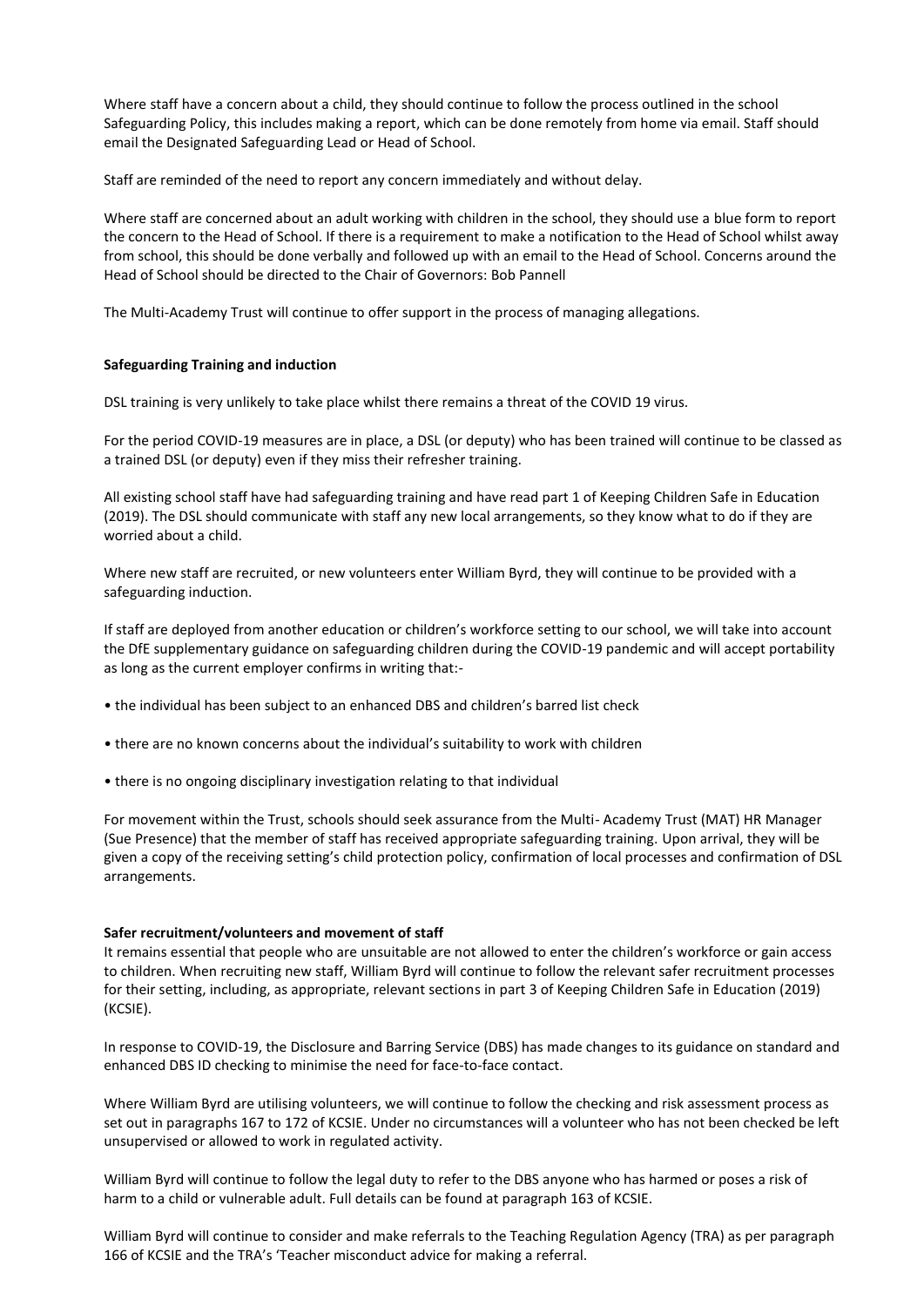During the COVID-19 period all referrals should be made by emailing [Misconduct.Teacher@education.gov.uk](mailto:Misconduct.Teacher@education.gov.uk)

Whilst acknowledging the challenge of the current National emergency, it is essential from a safeguarding perspective that any school is aware, on any given day, which staff/volunteers will be in the school or college, and that appropriate checks have been carried out, especially for anyone engaging in regulated activity. As such, William Byrd will continue to keep the single central record (SCR) up to date as outlined in paragraphs 148 to 156 in KCSIE.

### **Online safety in schools and colleges**

William Byrd will continue to provide a safe environment, including online. This includes the use of an online filtering system.

Where students are using computers in school, appropriate supervision will be in place.

#### **Children and online safety away from school**

It is important that all staff who interact with children, including online, continue to look out for signs a child may be at risk. Any such concerns should be dealt with as per the Child Protection Policy and where appropriate referrals should still be made to children's social care and as required, the police.

Online teaching should follow the same principles as set out in the MAT code of conduct.

William Byrd will ensure any use of online learning tools and systems is in line with privacy and data protection/GDPR requirements.

Below are some things to consider when delivering virtual lessons, especially where webcams are involved:

- No 1:1s, groups only
- Staff and children must wear suitable clothing, as should anyone else in the household.
- Any computers used should be in appropriate areas, for example, not in bedrooms; and the background should be blurred.
- The live class should be recorded so that if any issues were to arise, the video can be reviewed.
- Live classes should be kept to a reasonable length of time, or the streaming may prevent the family 'getting on' with their day.
- Language must be professional and appropriate, including any family members in the background.
- Staff must only use platforms provided by MLP MAT to communicate with pupils
- Staff should record, the length, time, date and attendance of any sessions held.

#### **Supporting children not in school**

William Byrd is committed to ensuring the safety and wellbeing of all its Children.

Where the DSL has identified a child to be on the edge of social care support, or who would normally receive pastoral-type support in school, they should ensure that a robust communication plan is in place for that child or young person.

Details of this plan must be recorded, as should a record of contact made. The communication plans can include; remote contact, phone contact, door-step visits. Other individualised contact methods should be considered and recorded.

William Byrd and its DSL will work closely with all stakeholders to maximise the effectiveness of any communication plan. This plan must be reviewed regularly (at least once a fortnight) and where concerns arise, the DSL will consider any referrals as appropriate.

The school will share safeguarding messages on its website and social media pages. William Byrd recognises that school is a protective factor for children and young people, and the current circumstances, can affect the mental health of pupils and their parents/carers. Teachers at William Byrd need to be aware of this in setting expectations of pupils' work where they are at home.

William Byrd will ensure that where we care for children of critical workers and vulnerable children on site, we ensure appropriate support is in place for them. This will be bespoke to each child and recorded on Safeguard/Excel.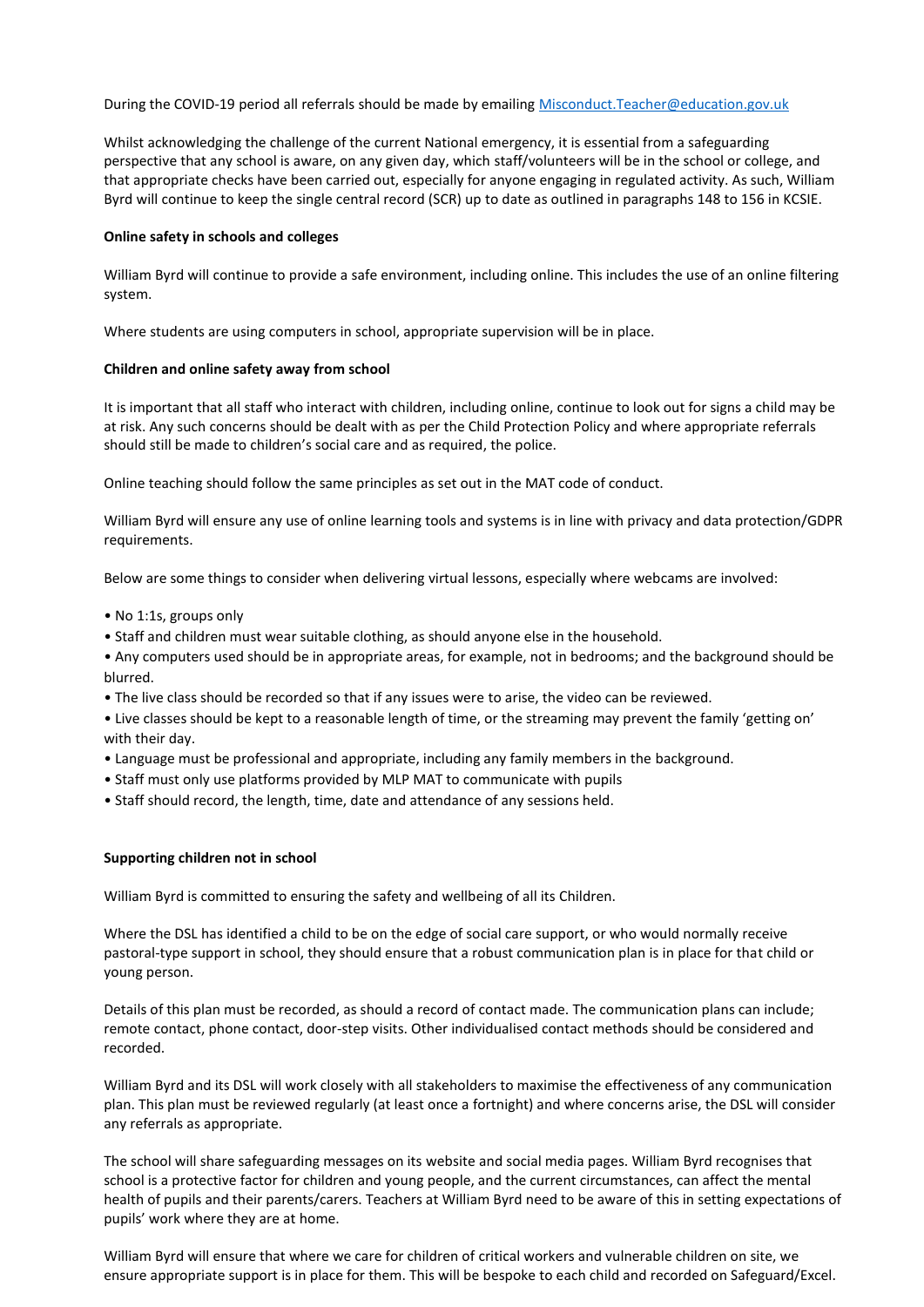### **Supporting children in school**

William Byrd is committed to ensuring the safety and wellbeing of all its students. William Byrd will continue to be a safe space for all children to attend and flourish. The Head of School will ensure that appropriate staff are on site and staff to pupil ratio numbers are appropriate, to maximise safety.

William Byrd will refer to the Government guidance for education and childcare settings on how to implement social distancing and continue to follow the advice from Public Health England on handwashing and other measures to limit the risk of spread of COVID19.

William Byrd will ensure that where we care for children of critical workers and vulnerable children on site, we ensure appropriate support is in place for them. This will be bespoke to each child.

Where William Byrd has concerns about the impact of staff absence – such as our Designated Safeguarding Lead or first aiders – will discuss them immediately with the Trust.

#### **Peer on Peer Abuse**

William Byrd recognises that during the closure a revised process may be required for managing any report of such abuse and supporting victims**.**

Where a school receives a report of peer on peer abuse, they will follow the principles as set out in part 5 of KCSIE and of those outlined within of the Child Protection Policy. The school will listen and work with the young person, parents/carers and any multiagency partner required to ensure the safety and security of that young person.

Concerns and actions must be recorded and appropriate referrals made.

This safeguarding update corresponds with the advice provided by the London Borough of Hillingdon

#### **CONTACT NUMBERS:**

**MASH**: 01895 556 633 (Emergency Duty Team Outside of office hours: 01895 250 111)

**LADO**: 01895 250975 / 07919 115 892

**DEPUTY LADO**: 07753 431 285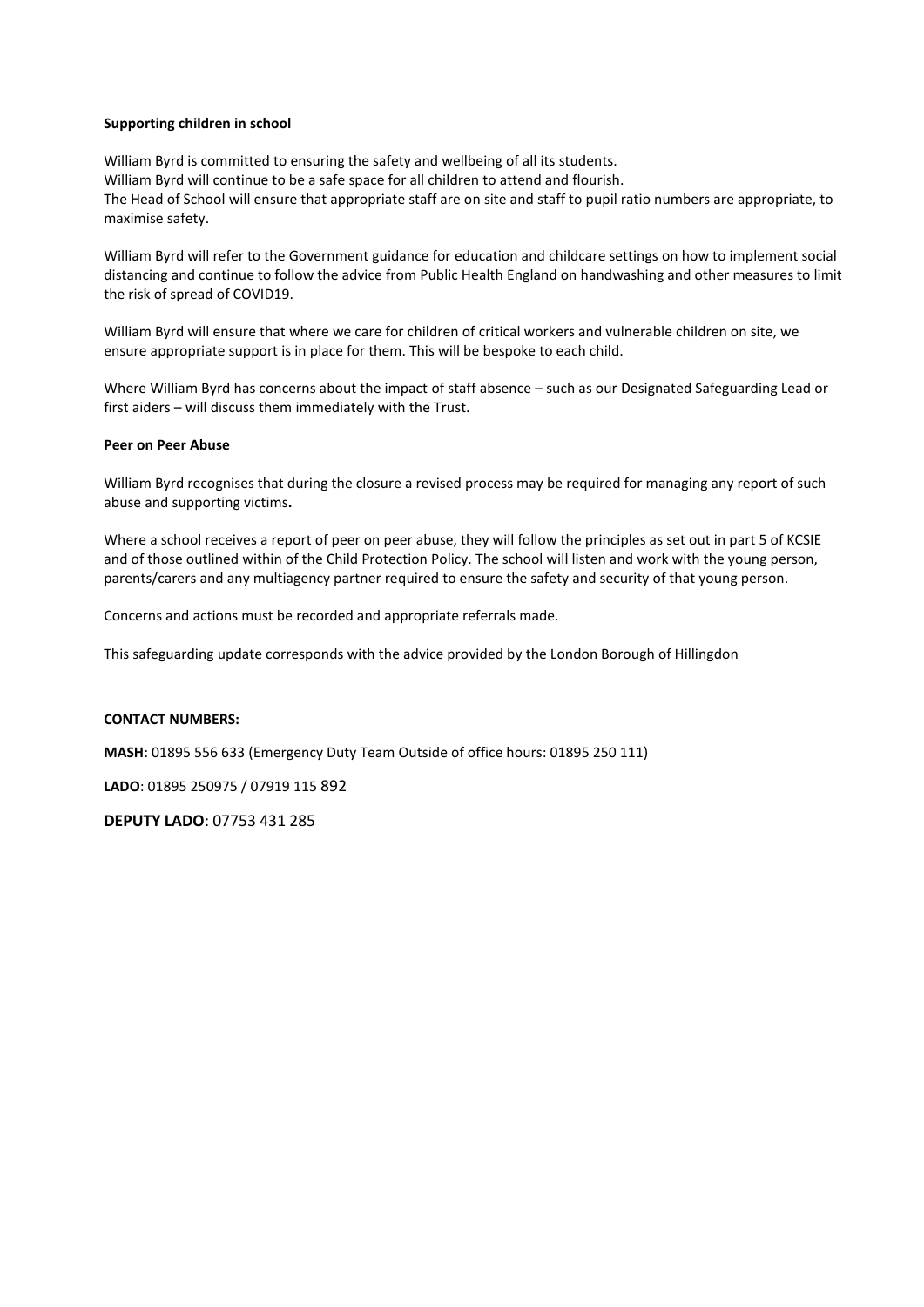# **1 Context**

- 1.1 This addendum has been added to the school safeguarding policy following the period of partial closure between January 5<sup>th</sup> 2021 and March 8<sup>th</sup> 2021. From the 8<sup>th</sup> March 2021 all children, except those who are clinically extremely vulnerable and have been directed to shield at home, are expected to attend school.
- 1.2 This addendum has been added to provide all stakeholders with additional information about the school's safeguarding and child protection arrangements from the 8<sup>th</sup> March 2021.

# **2 Guidance**

- 2.1 The school continues to comply with all statutory safeguarding and child protection guidance during this time, including Keeping Children Safe in Education (2020)
- 2.2 The school is currently operating under the latest Covid-19 guidance from the Department from Educati[on,](https://assets.publishing.service.gov.uk/government/uploads/system/uploads/attachment_data/file/964351/Schools_coronavirus_operational_guidance.pdf)  '[Schools coronavirus \(COVID-19\) operational guidance](https://assets.publishing.service.gov.uk/government/uploads/system/uploads/attachment_data/file/964351/Schools_coronavirus_operational_guidance.pdf)' and '[Actions for early years and childcare providers during](https://assets.publishing.service.gov.uk/government/uploads/system/uploads/attachment_data/file/963510/2020208_actions_for_early_years_and_childcare_providers.pdf)  [the coronavirus \(COVID-19\) outbreak](https://assets.publishing.service.gov.uk/government/uploads/system/uploads/attachment_data/file/963510/2020208_actions_for_early_years_and_childcare_providers.pdf) '

# **3 What to do if you have a concern about a child**

- 3.1 A trained Designated Safeguarding Lead or Deputy Designated Safeguarding Lead will be available for consultation at all times during school hours (including during breakfast club and any after school provision). Wherever possible, a trained DSL (or deputy DSL) will be available on the school site. Where this is not possible due to staff self-isolation, a trained DSL (or deputy DSL) will be available to be contacted via phone or videoconferencing, using Zoom. In this instance an appropriate senior leader will take responsibility for safeguarding on site.
- 3.2 Any changes in arrangements for contacting the DSL/DDSLs will be shared with staff before 9am each day, as well as any relevant safeguarding and child protection updates and training.
- 3.3 If the school becomes aware that a child is suffering, has suffered, or is at risk of suffering harm or abuse, this will be managed in line with procedures outlined in the main body of the school's safeguarding and child protection policy.

## **4. Attendance**

- 4.1 In line with government guidance, we expect all children to attend school unless they are self-isolating or shielding. The school is responsible for recording attendance, following up absence and reporting children missing education to the local authority.
- 4.2 Parents or carersshould contact the school on the first day of absence and inform the school of the reason why the child is not in attendance. Parents should inform the school of any COVID-19 tests that have been carried out and continue to keep the school informed of reasons for absence, as appropriate.
- 4.3 From 8th March 2021, we will record attendance in accordance with the Education (Pupil Registration) (England) Regulations 2006 (as amended) for all pupils.
- 4.4 In accordance with the 'Remote Education Temporary Continuity Direction', the school will provide remote education to pupils who are unable to attend school because they are complying with government COVID-19 guidance or legislation. We will keep a record of remote education delivered.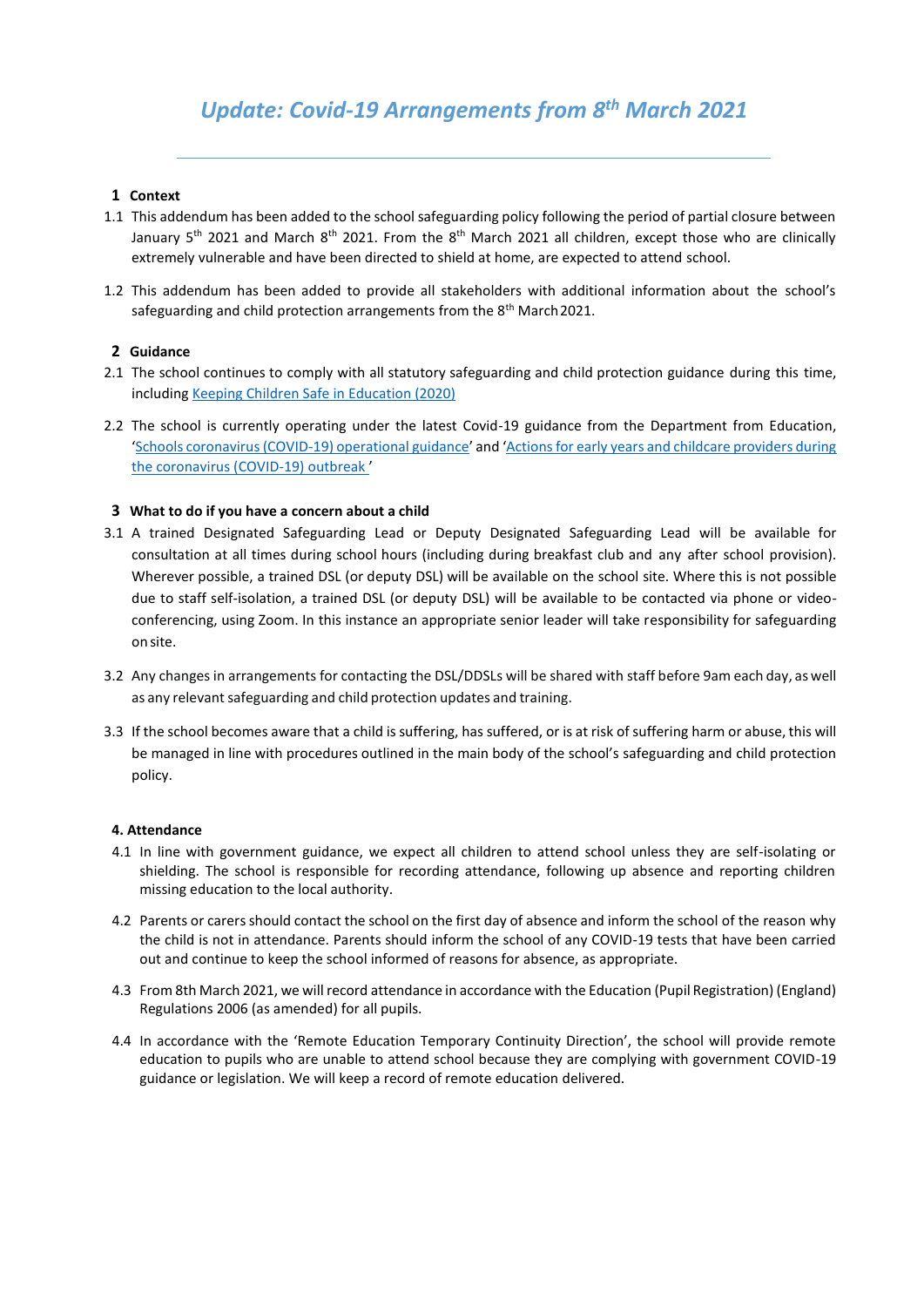- 4.5 Absence information will be recorded in the register using the appropriate codes. Information about school attendance codes can be found in:
	- <https://www.gov.uk/government/publications/school-attendance>
	- [Schools coronavirus \(COVID-19\) operational](https://assets.publishing.service.gov.uk/government/uploads/system/uploads/attachment_data/file/964351/Schools_coronavirus_operational_guidance.pdf) guidance
	- [https://www.gov.uk/government/publications/school-attendance/addendum-recording-attendance-in](https://www.gov.uk/government/publications/school-attendance/addendum-recording-attendance-in-relation-to-coronavirus-covid-19-during-the-2020-to-2021-academic-year)[relation-to-coronavirus-covid-19-during-the-2020-to-2021-academic-year](https://www.gov.uk/government/publications/school-attendance/addendum-recording-attendance-in-relation-to-coronavirus-covid-19-during-the-2020-to-2021-academic-year)
- 4.6 Where pupils are not able to attend school, as they are following clinical or public health advice related to coronavirus (COVID-19), the absence will not be penalised.
- 4.7 We understand that some parents, carers and children may be anxious about children returning to school. We will work closely with families who are finding the transition more challenging to ensure that children are attending regularly.
- 4.8 We will work with other agencies (e.g. health and other education professionals) to support school attendance if this is required. We will continue to notify the pupil's social worker (if they have one) of any non-attendance.

# **5. Supporting children who are learning at home (please refer to separate Remote Learning Policy)**

- 5.1 In the event that children are required to shield or to self-isolate, the school will continue to provide remote education and pastoral support.
- 5.2 We will do this via the school website or individual emails.
- 5.3 In the event that a member of our school community (a child or a member of their family, for example) need to seek safeguarding or wellbeing support, they should contact either the DSL or the DDSLs (see page 1), who provide family support and early intervention help. Children have the opportunity to seek nurture support in their year group. If this is a concern than it will be recorded on the online recording tool and this shares the concerns are shared with the Safeguarding Team as needed. Staff know they must speak to a DDL if they have any immediate concerns that need urgent action.

## **5.4 Vulnerable children**

If pupils who are self-isolating or shielding are within the government definition of 'vulnerable', we will keep in regular contact with them by calling and providing weekly welfare checks, from the Learning mentor and Parent Link Worker.

- 5.4.1 When a vulnerable pupil is required to self-isolate, we will:
	- notify their social worker (if they have one);
	- agree with the social worker the best way to maintain contact and offer support;
	- check if a vulnerable pupil is able to access remote education support;
	- support them to access it (as far as possible); and
	- regularly check if they are accessing remote education.
- 5.4.2 The government considers children to be vulnerable if they
	- are assessed as being in need under section 17 of the Children Act 1989, including children and young people who have a child in need plan, a child protection plan or who are a looked-after child
	- have an education, health and care (EHC) plan
	- have been identified as otherwise vulnerable by educational providers or local authorities (including children's social care services), and who could therefore benefit from continued full-time attendance, this might include:
		- children and young people on the edge of receiving support from children's social care services or in the process of being referred to children'sservices
		- adopted children or children on a special guardianship order
		- those living in temporary accommodation
		- those who are young carers
		- those who may have difficulty engaging with remote education at home (for example due to a lack of devices or quiet space to study)
		- care leavers
		- others at the provider and local authority's discretion including pupils and students who need to attend to receive support or manage risks to their mental health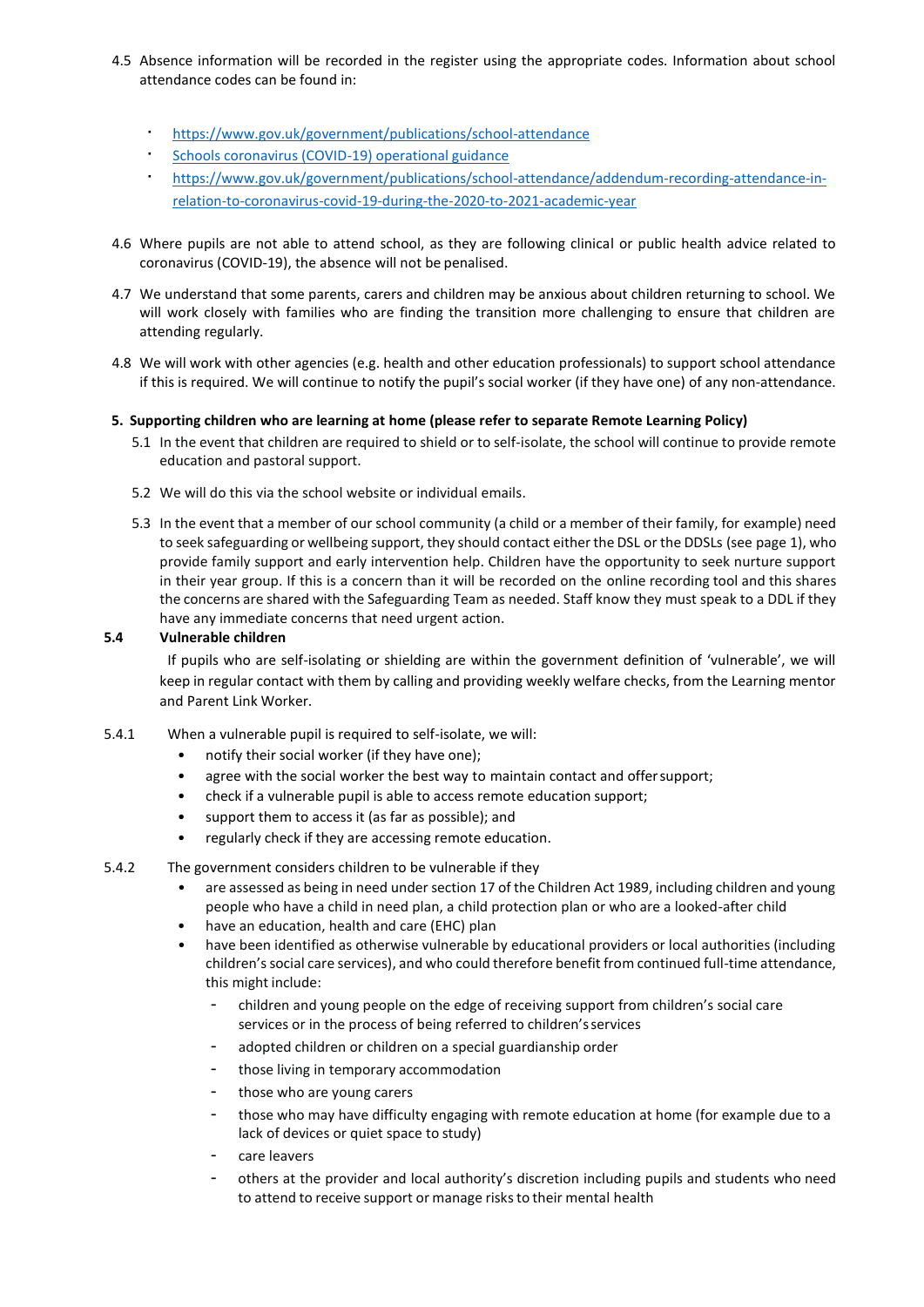5.5 We recognise that provision for pupils who have SEND may have been disrupted during the period of restrictions on attendance. We will work with local services (such as health and the local authority) to ensure the services and support are in place for a smooth return to schools for pupils.

# **5.6 Clinically extremely vulnerable (CEV) children**

- 5.6.1 Children who have been confirmed as clinically extremely vulnerable and have received a shielding letter should not attend school until they have been removed from the shielding patient list. We will support these children, if they are not returning, by offering Learning via Seesaw and check-ins with their teacher, teacher assistant and/or the Inclusion Team.
- 5.6.2 The school may request to see a copy of the child's shielding letter.

# **6 Supporting children on site**

- 6.1 William Byrd Primary Academy will refer to the Government guidance for education and childcare settings on how to implement social distancing and continue to follow the advice from Public Health England on handwashing and other measures to limit the risk of spread of COVID-19.
- 6.2 The school office will provide advice and support for testing. There is a full risk assessment on the school website, which is regularly updated.
- 6.3 William Byrd understands that some children will find the transition back into school challenging and will need additional support. Staff are supported with understanding the needs of children and pastoral support is available through the Inclusion Team. The school has a range of approaches to SEMH needs and nurture is at the heart of the school's inclusive practice. Children can access programmes such as ELSA resources, Drawing and Talking, Bereavement Counselling, therapeutic approaches.

## **7 Children attending Alternative Provision**

If children attend an alternative provision, we work closely together with that provision to ensure the welfare and the safety of the child/ren attending. We will ensure that their safeguarding procedures are read and understood and ours are shared with them. Regular communication will be paramount to ensure successful outcomes.

## **8 Safer recruitment of staff and volunteers**

- 8.1 The school continues to adhere to Keeping Children Safe in Education (2020) and all relevant legislation relating to safer recruitment.
- 8.2 The school will adhere to all government guidance in relation to checking identification for the purposes of obtaining Disclosure and Barring Service checks and when conducting interviews.
- 8.3 Where William Byrd Primary Academy is utilising volunteers, we will continue to follow the checking and risk assessment process as set out in paragraphs 183 to 188 of Keeping Children Safe in Education (2020). Under no circumstances will a volunteer who has not been checked be left unsupervised or allowed to work in regulated activity.
- 8.4 William Byrd Primary Academy will continue to update the single central record and will log details of any risk assessment carried out on volunteers and any temporary staff from other educational institutions.
- 8.5 No volunteers are currently working in school, but lateral flow tests will be given to those any that work in the school before entering to try and detect asymptomatic cases. They will also be asked to confirm that they have no symptoms priorto coming into the school building and will be asked to agree to the procedures set out in the Risk Assessment, concerning hygiene, distancing and the wearing of face masks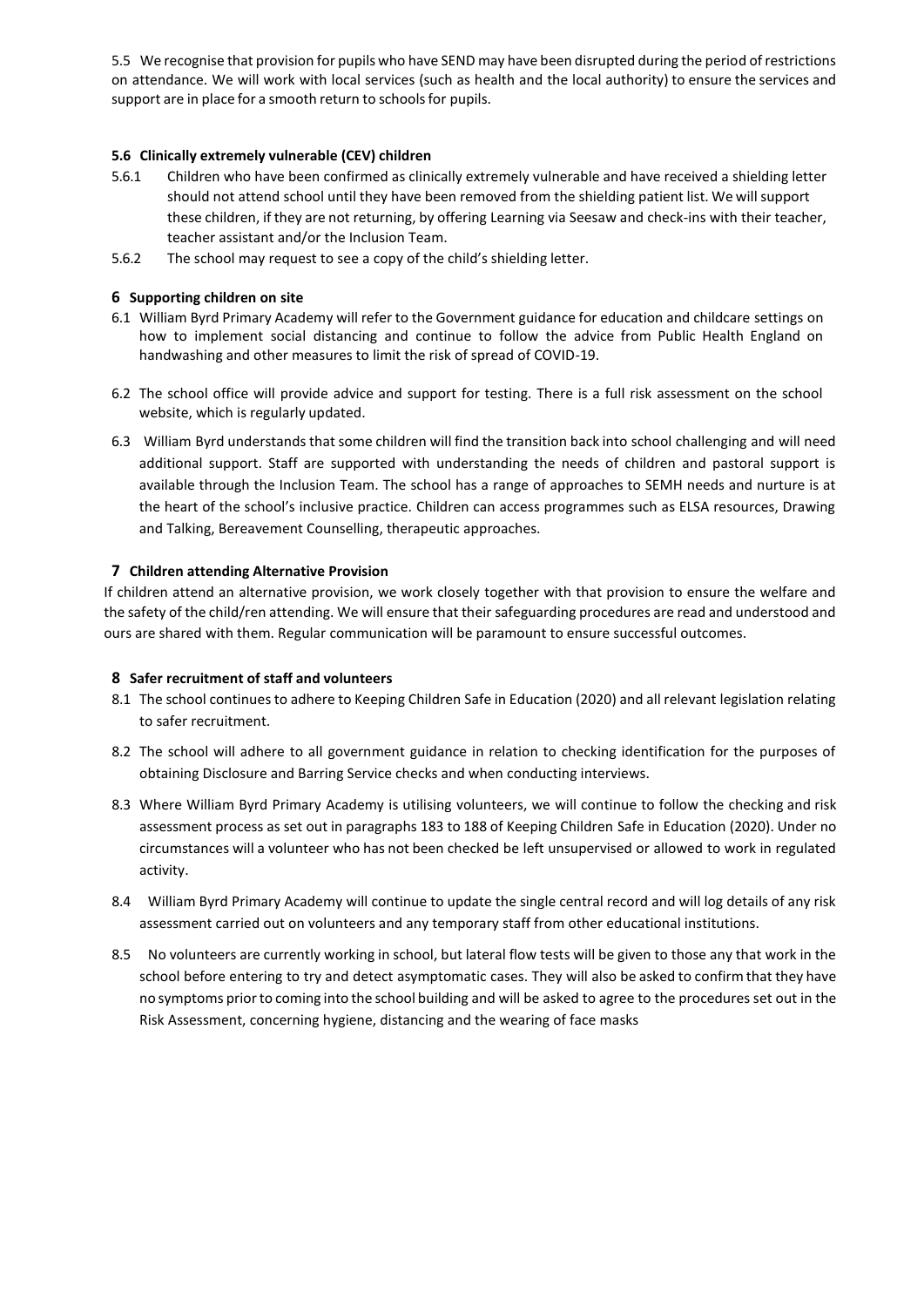## **9 Online safety and remote learning**

- 9.1 The school recognises that children both on-site and off-site are vulnerable to abuse and radicalisation online. Children who are at home because they are self-isolating or shielding may be spending more time online and this increases their vulnerability.
- 9.2 The schoolrecognisesthat additionalsafeguarding arrangements are required toensure that children are safe online at this time.
- 9.3 All staff will continue to look out for any signs that indicate a child may be at risk online and will report and respond to concerns in line with this policy.
- 9.4 Children who are not attending school to keep children safe online, we will remind children and families of safe online behaviours, critical thinking and respectful communication. Our acceptable use agreement has been shared with children and parents/carers and these are enforced visually through the e-safety policy. On the school website there is a section for Safeguarding keeping safe with weekly links to keeping safe. Online safety events are shared with staff and parents, as well as being an integral part of the curriculum, to gain greater awareness and a pro-active approach to safety online. See Online Safety Policy.
- 9.5 The school is legally required to provide suitable remote learning for children whilst they are out of school. We are using technology to deliver learning to pupils who are at home. In order to ensure that children are safe when learning online, the school have trained staff on the appropriate use of the IT and online safety. All staff have signed acceptable use agreements and understand their responsibility to keep children safe. There was an agreement for Zoom learning as part of our remote education provision. The IT systems are monitored by our IT support, CST
- 9.6 All communication with learners and parents/carers will take place using school approved communication channels; for example, staff use their professional email accounts
- 9.7 Any pre-existing relationships or situations which mean this cannot be complied with will be discussed with the DSL.
- 9.8 William Byrd Primary Academy will ensure any use of online learning tools and systemsisin line with privacy and data protection/GDPR requirements.
- 9.9 Staff and learners will engage with remote teaching and learning in line with existing behaviour principles as set out in our Behaviour Policy and the Code of Conduct and Acceptable Use Agreement. We also have a child- friendly safeguarding policy, online safety policy, as well as a child- friendly anti-bullying policy.
- 9.10 When delivering remote learning, staff at William Byrd Primary Academy will:
	- Only use online tools that have been evaluated and agreed by leadership.
	- Ensure remote learning activities are planned in accordance with our curriculum policies, taking learner needs and technology access into account.
	- Where possible, pre-record content.
	- 9.11If remote learning is taking place 'live', staff and learners will ensure a professional environment is maintained. This means:
		- Staff will record the length, time, date and attendance of any online lessons/contact held or made.
		- Zoom lessons which were live, had both two staff members and parents/carers in attendance for safeguarding purposes.
		- Sessions will not be delivered in any 1:1 situation, unless pre-approval has been given by the DSL and/or Head teacher and the session is auditable.